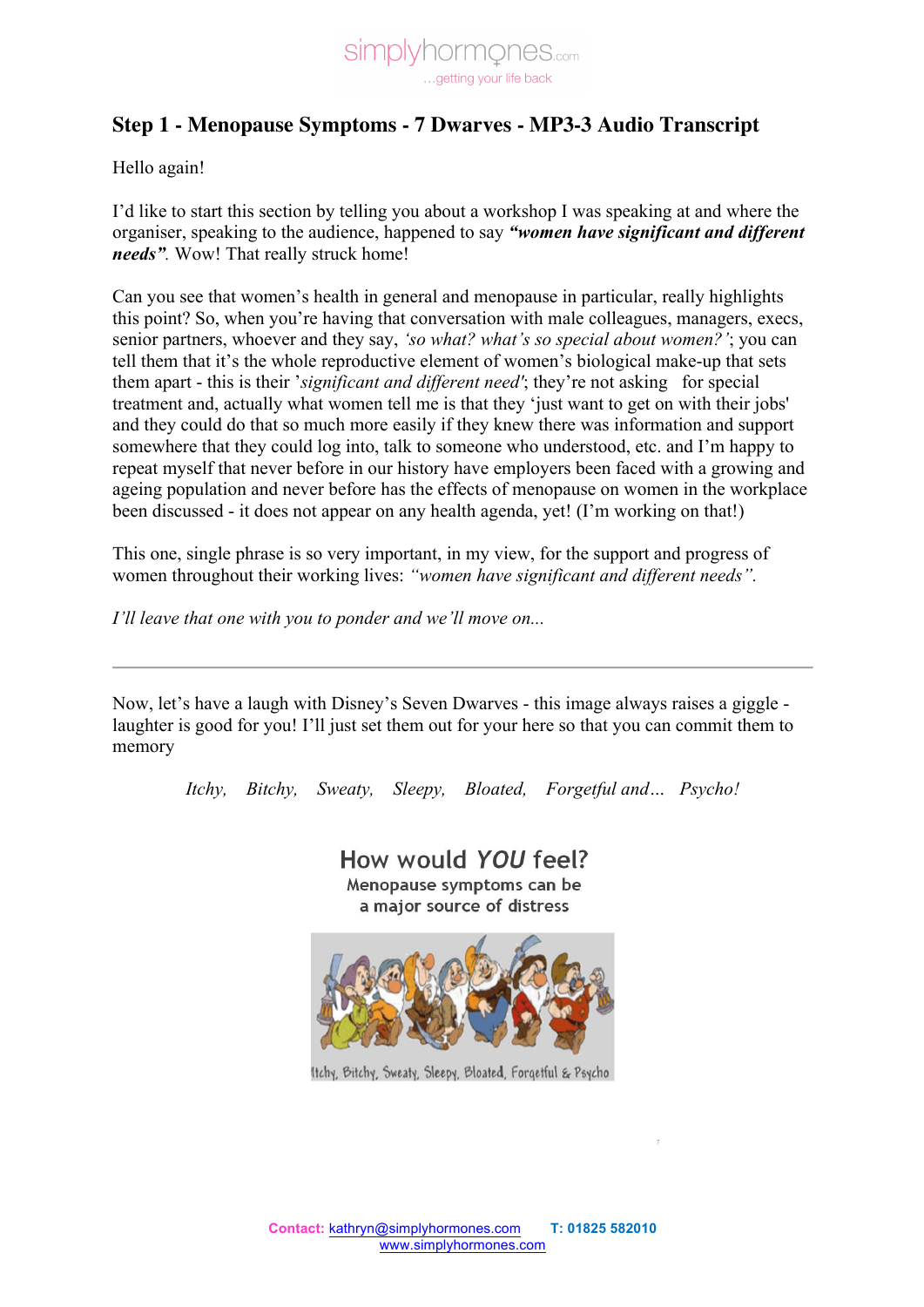And, as I've said before, women recognise many of these symptoms on a regular or monthly basis but the closer you get to that magic age of 52, or twelve months without menstruation, the more intense the effects of the symptoms seem to be - I call it the *tsunami!* Everything coming together creates that feeling of being overwhelmed and unable to cope.

It's also worth remembering that women could be totally unaware of all this stuff happening... that all these symptoms now bunching up together can also be classified as *'hormonal anarchy'!* In reality they come under the label of peri-menopause. But, it's that lack of *awareness, understanding, recognition* that I'd like to highlight here and it's this *'ignorance'* that seems to create so many challenges in the workplace and at home.

I'd like you to spend a moment or two considering the implications of not knowing about the true extent of hormonal anarchy. The effect it can have on productivity; think disciplinary procedures (we'll cover this more later but I'd like to sow the seed, now, to get you thinking) - what often seems to be quoted is 'lack of concentration and increased absenteeism' and generally in the same sentence.

Women may well recognise the flushing and sweating and those other symptoms highlighted in the Disney cartoon but they have absolutely NO IDEA that 'the change' is having such a profound effect on them, biologically *and* emotionally. It came as a huge surprise to me, too and, now I've got to the bottom of all this, I know how easy it is for the wheels to fall off and not realise how low the stocks are on the WD40!

And now, I not only want to share this information with you but I also want to highlight the fact that from hereon in, women, as they age, will undoubtedly start making a trip or two to see their doctor to address individual ill-health problems that may crop up from time to time when they are post-menopause; like **Type 2 Diabetes**, for instance (very common for 50+ women - more about this later), **osteoporosis** (oestrogen deficiency at menopause is the cause here - 20% bone density lost during menopause and around 2% per annum after that) and, the classic, **cardio-vascular disease** (stroke and vascular problems, also caused by oestrogen deficiency). You see, these wretched hormones have a lot to answer for!

Just think of the *advantages* this knowledge gives women; knowing their hormones have something to do with degenerative disease, they can take preventative action sooner, rather than later, with opportunities all over the place, including taking a look at current lifestyle. I cover **degenerative diseases** later in the course as well as lifestyle information; so, make a mental note of the importance of recognising this, to prepare you for that conversation.

For now, though, let's have a look at the Symptom sheet… you can see I've separated the symptoms into 'physical' and then 'emotional/behavioural' but more than that, I have now made some connections, as you will see on the transcript and which I will talk about now...

OK - let's start with the 'Emotional/Behavioural' section where there seem to be, in my view, more connections.

Let's first look at **Mood Fluctuations**… As a sub-heading, I would incorporate: *anxiety, depression (hormonal), tearfulness, anger, hostility, aggression and... irritability*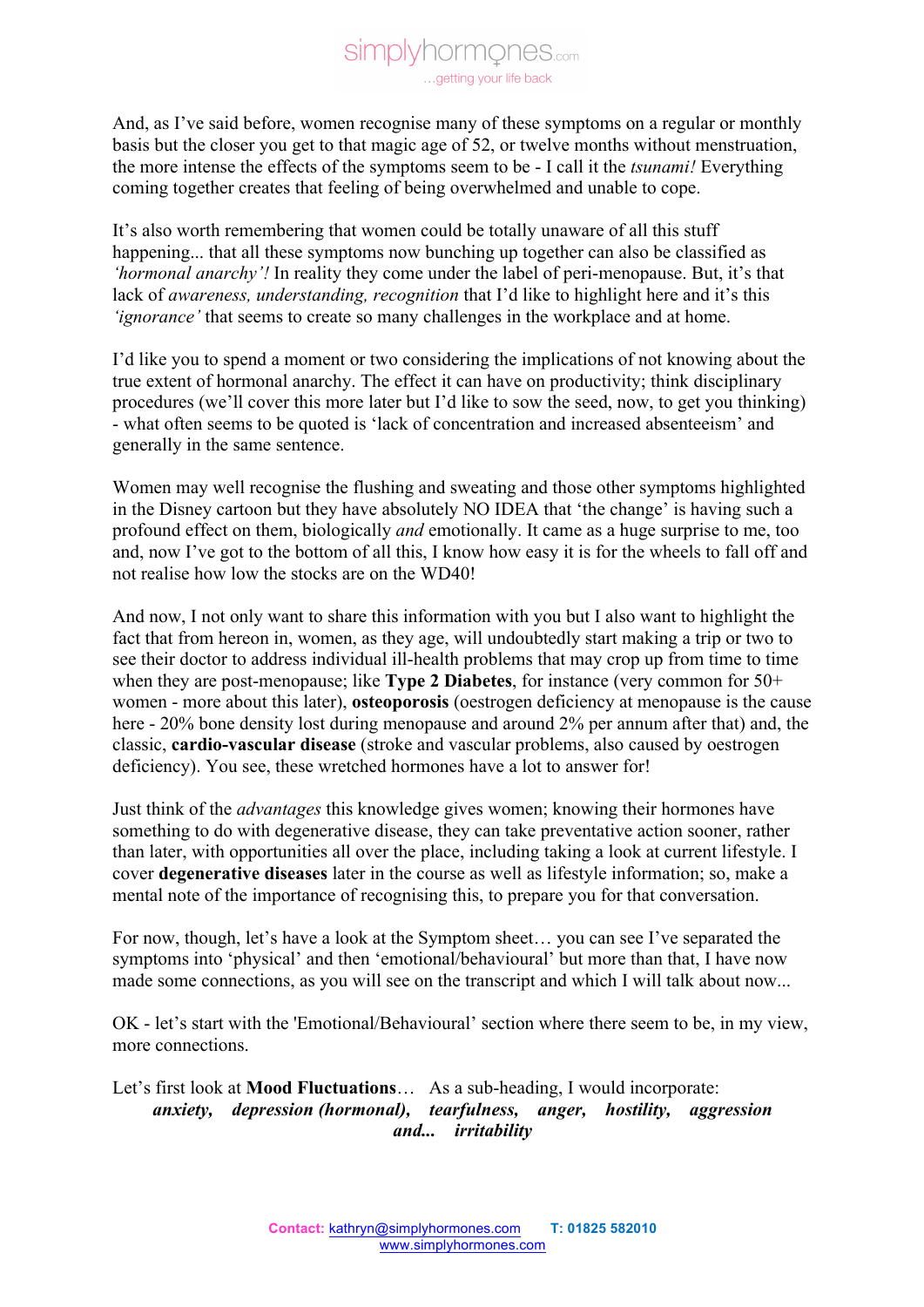## simplyhormones.com ..getting your life back

Before we analyse this, let's bring in some other symptoms and look at:

## **Poor Coping Skills** plus **Feeling Overwhelmed and Out of Control**…

Would you agree with me that the blame for the symptoms above, can be put fairly and squarely, at the door of the following?

*insomnia, short term memory loss, lethargy*

Thank you for agreeing! And let's just pinch the symptom **'***fatigue'* from the Physical list, plus I think we'll throw in, for good measure, a dash of *forgetfulness* and let's not forget *stuttering* (also pinched from the Physical list).

What else, oh, yes, *poor concentration* and even *panic attacks* fit in here, too. Are you ready to stick your neck out and say what you think is the root cause? Go on, I dare you! You're not going to be wrong on this one, not with what you already now know. Yes, it's hormones!

A lot of these symptoms have a profound effect on women working through menopause and I'll cover it more in the section on Menopause at Work but hopefully you're beginning to see where I'm going with this.

Let's look further: on the Physical list, we've also got **'rise in cholesterol'** and this can be linked to **'weight gain'** which often results in **Type 2 Diabetes**. Why is this happening? Why at menopause? It happens because metabolism starts to slow down. No eggs, means no babies, means no requirement for a lot of energy and activity. The metabolism slows down, women don't need so much food as it takes longer to digest but they will need **more protein** as they age. What is also happening is that the cell structure is also changing - instead of cells readily accepting food and converting it to energy, the cells now have a huge desire to store the food as **FAT!**

Imagine for a moment how this revelation will affect women in active jobs where they are required to maintain high fitness levels, such as the police, fire & rescue service, etc. but don't think for one moment that this won't affect other women - it affects all women! And, this takes us back to that phrase, 'women have significant and different needs' - especially at menopause and I know from experience and talking to many FitPro's that 'working out' down the gym for hours, sweating your socks off, does not generally result in a fit and healthy body - it can have the opposite effect.

It's time to factor in a chat with a FitPro who understands this and can create a programme especially for you. Take note!

We have now covered most of the **Emotional/Behavioural** symptoms, most of them are now self-explanatory and we've covered some of the **Physical** symptoms but I think it's worth mentioning **under and over-active thyroid**. This is a very common situation when it comes round to menopause. This condition shares many similar symptoms with peri-menopause and also takes about ten years to reach a stage where you take yourself off to the doctor for a diagnosis, so, I'm really just flagging this up as another consideration when talking about age-groups and peri-menopause.

What else - oh, yes, **headaches and migraine.** This condition often raises its ugly head at peri-menopause. The causes are many and varied. Two that I'm familiar with are hormones(!)